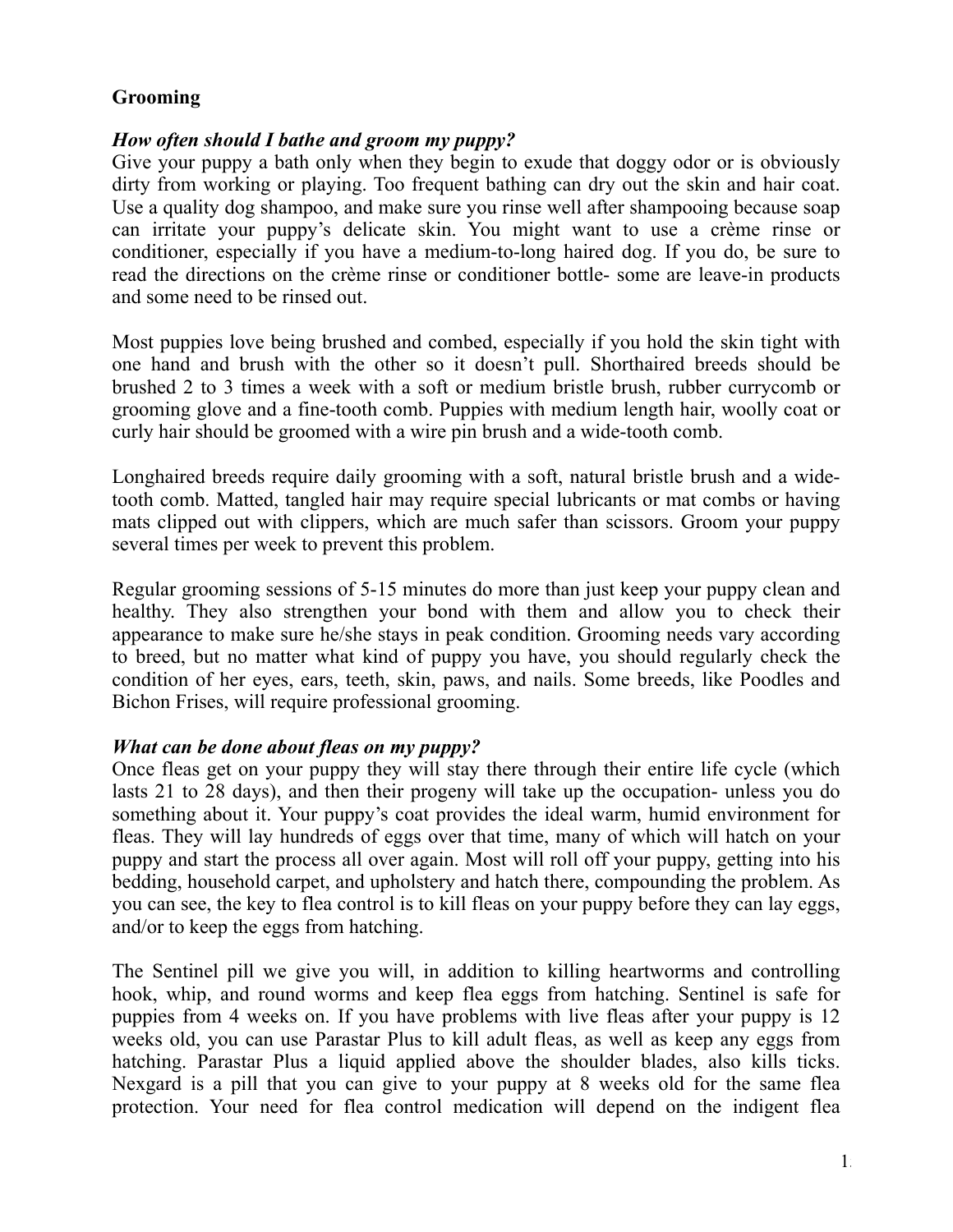population in your neighborhood; the more rabbits and squirrels you have in the area, the more likely you are to have a flea problem.

If you have serious flea problems that these medications are not taking care of, call our office so we can counsel you on how to proceed. DO NOT buy flea products from Wal-Mart or another retailer. Many over-the-counter flea products can kill puppies, especially puppies compromised by flea infestation.

## *Can I trim my puppy's sharp toenails?*

Puppies have very sharp toenails. They can be trimmed with your regular fingernail clippers or with nail trimmers made for dogs and cats. If you take too much off the nail, you will cut into the 'quick' and bleeding and pain will occur. If this happens, neither you nor your dog will want to do this again.

Therefore, a few points are helpful:

If your dog has clear or white nails, you can see the pink of the quick through the nail. Avoid the pink area and you should be out of the quick.

If your dog has black nails, you will not be able to see the quick so only cut 1/32" (1 mm) of the nail at a time until the dog begins to get sensitive. The sensitivity will usually occur before you are into the blood vessel. With black nails, it is likely that you will get too close on at least one nail.

If your dog has some clear and some black nails, use the average clear nail as a guide for cutting the black ones.

When cutting nails, use sharp trimmers. Dull trimmers tend to crush the nail and cause pain even if you are not in the quick. You should always have styptic powder available. This is sold in pet stores under several trade names, but it will be labeled for use in trimming nails. Emory boards also work well on sharp puppy nails.

#### *Can you recommend something for pet identification?*

The latest in pet identification is microchipping. This tiny device is implanted with a needle much like administering an injection. A special scanner can detect these chips; veterinary hospitals, humane societies, and animal shelters across the country have these scanners. A national registry permits the return of microchipped pets throughout the United States and Canada. We strongly recommend microchipping all pets.